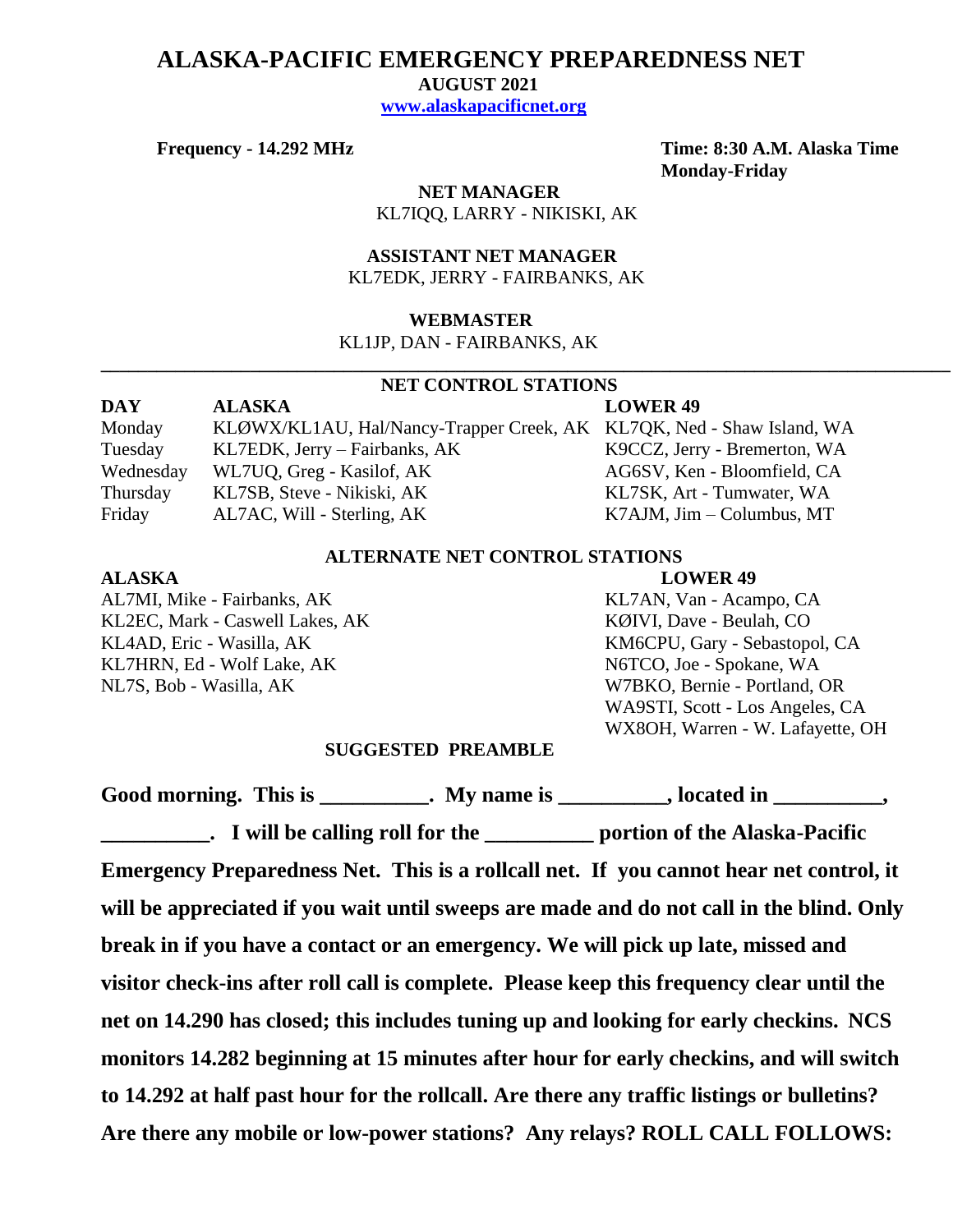| LOWER 49 - AUGUST 2021 |              | <b>DATE</b>         | <b>DATE</b> | <b>DATE</b> | <b>DATE</b> | <b>DATE</b> | <b>DATE</b> |  |
|------------------------|--------------|---------------------|-------------|-------------|-------------|-------------|-------------|--|
| KL7AN                  | Van          | Acampo, CA          |             |             |             |             |             |  |
|                        |              |                     |             |             |             |             |             |  |
| KJ6LJK                 | Richard      | Angels Camp, CA     |             |             |             |             |             |  |
| N6TEZ                  | Al           | Anza, CA            |             |             |             |             |             |  |
| KL7HM                  | Hugh         | Apache Junction, AZ |             |             |             |             |             |  |
| N6WAS                  | Ron          | Arroyo Grande, CA   |             |             |             |             |             |  |
| W7ZF                   | Herb         | Bellevue, WA        |             |             |             |             |             |  |
| W7SCY                  | <b>Bob</b>   | Bend, OR            |             |             |             |             |             |  |
| KØIVI                  | Dave         | Beulah, CO          |             |             |             |             |             |  |
| AG6SV                  | Ken          | Bloomfield, CA      |             |             |             |             |             |  |
| K9CCZ                  | Jerry        | Bremerton, WA       |             |             |             |             |             |  |
| KL7AB                  | Bob          | Chehalis, WA        |             |             |             |             |             |  |
| N7ZYS                  | Neil         | Chewelah, WA        |             |             |             |             |             |  |
| K7AJM                  | Jim          | Columbus, MT        |             |             |             |             |             |  |
| K7OOS                  | Harold       | Coos Bay, OR        |             |             |             |             |             |  |
| W7BBA                  | Jim`         | Cottage Grove, OR   |             |             |             |             |             |  |
| VE6NL                  | Neal         | Empress, AB         |             |             |             |             |             |  |
| W7RMH                  | Rick         | Everett, WA         |             |             |             |             |             |  |
| W7ADB                  | John         | Federal Way, WA     |             |             |             |             |             |  |
| AF7MU                  | <b>Rusty</b> | Florence, OR        |             |             |             |             |             |  |
| KA6WAG                 | Robert       | Florence, OR        |             |             |             |             |             |  |
| K7LWF                  | Lyman        | Gig Harbor, WA      |             |             |             |             |             |  |
| W7ISP                  | Mike         | Ione, WA            |             |             |             |             |             |  |
| KF7WI                  | Dwight       | Kelso, WA           |             |             |             |             |             |  |
| AD6RH                  | Jeff         | Livermore, CA       |             |             |             |             |             |  |

 $\lambda$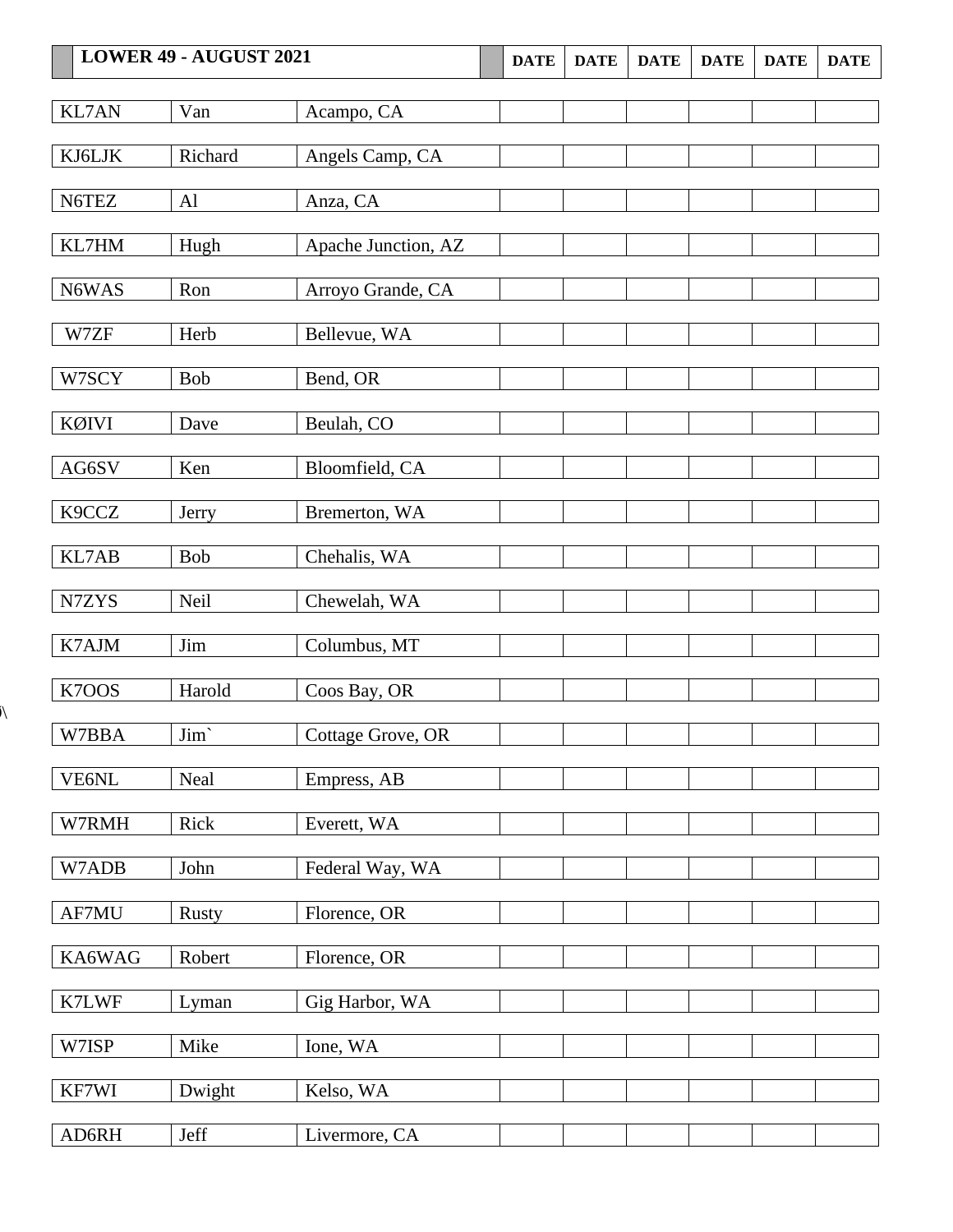| WA9STI        | Scott      | Los Angeles, CA   |  |  |
|---------------|------------|-------------------|--|--|
| <b>KA7ZEM</b> | Jerry      | Mesa, AZ          |  |  |
| AG7OO         | Kevin      | Olympia, WA       |  |  |
| KV4I          | Roger      | Oregon            |  |  |
| KF7RCO        | Roeland    | Phoenix, AZ       |  |  |
| K6YBV         | <b>Bob</b> | Placerville, CA   |  |  |
| VE7OFA        | Robert     | Port Alberni, BC  |  |  |
| W7BKO         | Bernie     | Portland, OR      |  |  |
| KJ7IGS        | Paul       | Port Orchard, WA  |  |  |
| KB7PYF        | Charlie    | Poulsbo, WA       |  |  |
|               |            |                   |  |  |
| K1HEK         | Harold     | Rochester, WA     |  |  |
| KM6OWL        | Mark       | San Jose, CA      |  |  |
| K7GU          | Karl       | Santa, ID         |  |  |
| KM6PRP        | Henry      | Santa Barbara, CA |  |  |
| K7SK          | Steve      | Seattle, WA       |  |  |
| KM6CPU        | Gary       | Sebastopol, CA    |  |  |
| KL7QK         | Ned        | Shaw Island, WA   |  |  |
| N6TCO         | Joe        | Spokane, WA       |  |  |
| AK7YT         | Glenn      | Stockton, CA      |  |  |
| WA6PWP        | Bill       | Stockton, CA      |  |  |
| KL1KW         | Dave       | Tacoma, WA        |  |  |
|               |            |                   |  |  |
| W7OZM         | Randy      | Troutdale, OR     |  |  |
| KL7SK         | Art        | Tumwater, WA      |  |  |
| KL7LL         | John       | Valley, WA        |  |  |
| KA7ZQW        | Terry      | Vancouver, WA     |  |  |
| W6SGJ         | Dick       | Vancouver, WA     |  |  |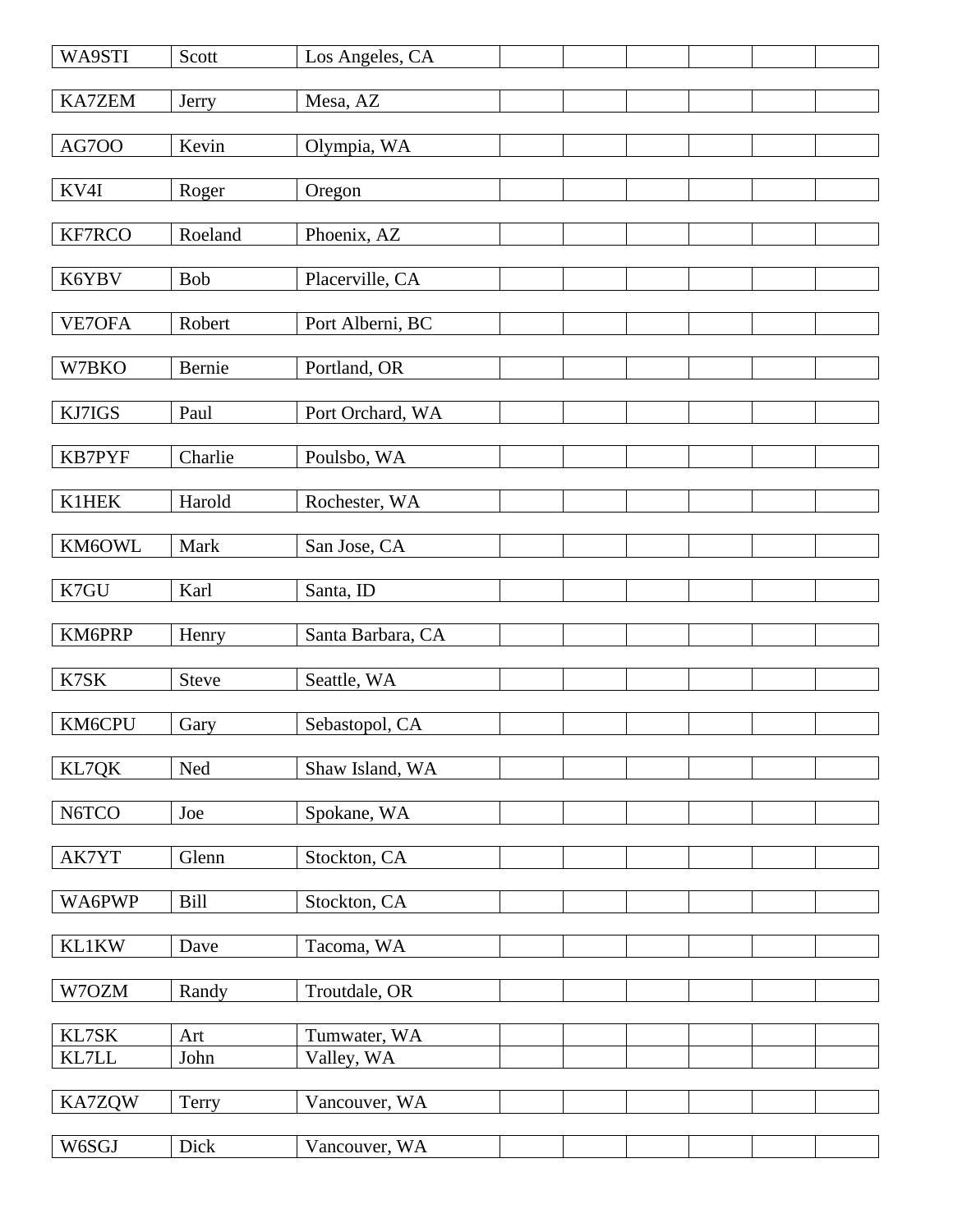| WX8OH | Warren      | W. Lafayette, OH   |  |  |  |
|-------|-------------|--------------------|--|--|--|
|       |             |                    |  |  |  |
| W7UMX | <b>MARS</b> | Whidbey Island, WA |  |  |  |
|       |             |                    |  |  |  |
| W9JDW | Jim         | Washington, IN     |  |  |  |

# **LOWER 49 TOTAL**

# **TOTAL CHECK-INS (INCLUDING VISITORS)**

# **TOTAL FORMAL TRAFFIC**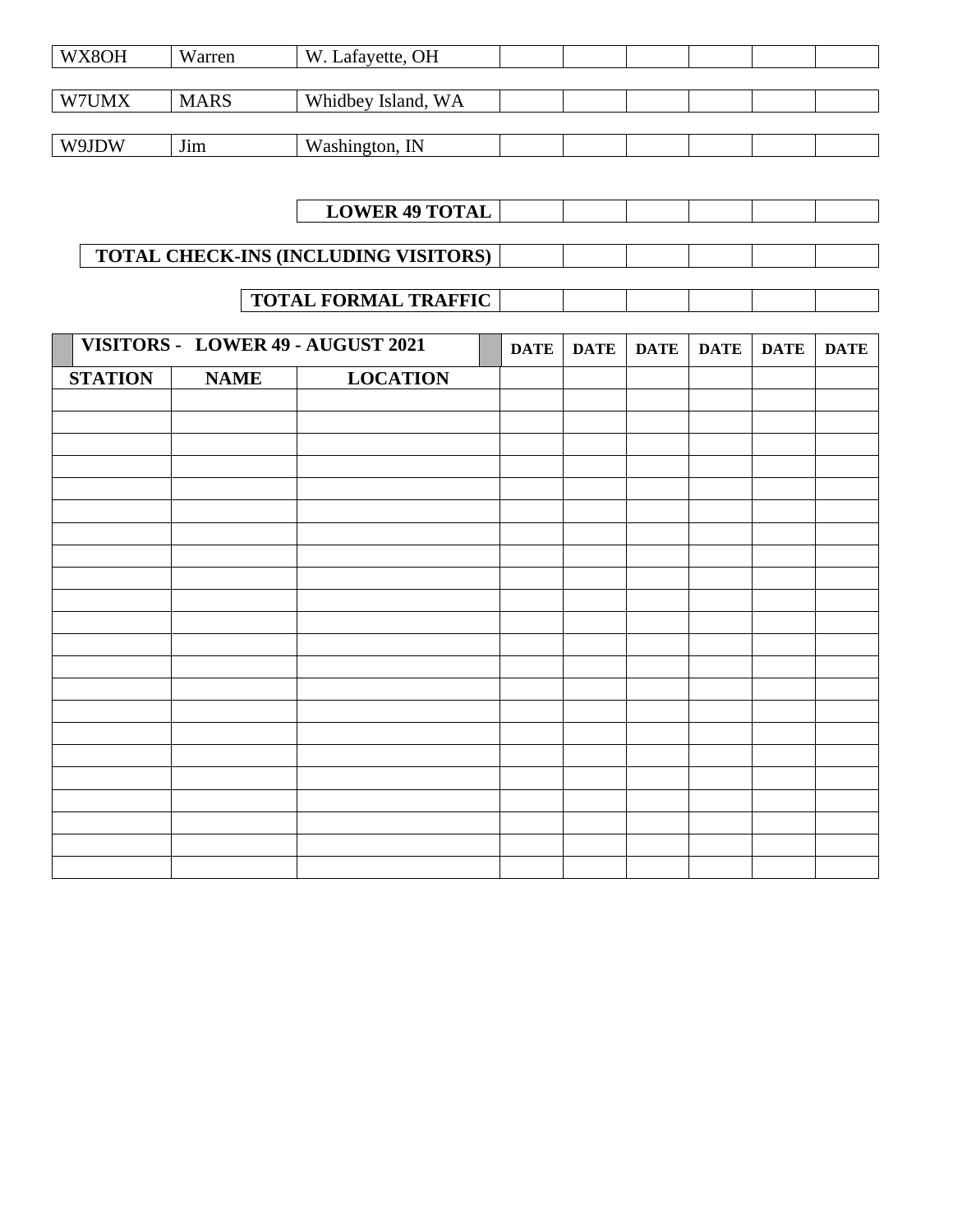|                | <b>ALASKA - AUGUST 2021</b> |                        | <b>DATE</b> | <b>DATE</b> | <b>DATE</b> | <b>DATE</b> | <b>DATE</b> | <b>DATE</b> |
|----------------|-----------------------------|------------------------|-------------|-------------|-------------|-------------|-------------|-------------|
| KL7ICB         | John                        | Anchorage, AK          |             |             |             |             |             |             |
|                |                             |                        |             |             |             |             |             |             |
| KL7QZ          | John                        | Anchorage, AK          |             |             |             |             |             |             |
| KL7YK          | Ron                         | Anchorage, AK          |             |             |             |             |             |             |
| KL4EH          | Jeff                        | Anchor Point, AK       |             |             |             |             |             |             |
| NL7SP          | Ken                         | Bethel, AK             |             |             |             |             |             |             |
| KL7WG          | <b>Bill</b>                 | Big Lake, AK           |             |             |             |             |             |             |
| KL2EC          | Mark                        | Caswell Lakes, AK      |             |             |             |             |             |             |
| KL2GS          | Mac                         | Central, AK            |             |             |             |             |             |             |
| AL7C           | Justin                      | Copper Center, AK      |             |             |             |             |             |             |
| <b>ALØU</b>    | Art                         | Council, AK            |             |             |             |             |             |             |
| AL7MI          | Mike                        | Fairbanks, AK          |             |             |             |             |             |             |
| AL7Y           | Scott                       | Fairbanks, AK          |             |             |             |             |             |             |
| <b>KL7EBF</b>  | <b>Bob</b>                  | Fairbanks, AK          |             |             |             |             |             |             |
| <b>KL7EDK</b>  | Jerry                       | Fairbanks, AK          |             |             |             |             |             |             |
| <b>KL7FQQ</b>  | Rose                        | Fairbanks, AK          |             |             |             |             |             |             |
| WL7GX          | Jerry                       | Fairbanks, AK          |             |             |             |             |             |             |
| KL2PM          | Rick                        | Glacier View, AK       |             |             |             |             |             |             |
| KL2UH          | Ernie                       | Gustavus, AK           |             |             |             |             |             |             |
| KL7YXF         | Lynn                        | Haines, AK             |             |             |             |             |             |             |
| KL4JP          | Mark                        | Homer, AK              |             |             |             |             |             |             |
| KL4RH          | Allan                       | Homer, AK              |             |             |             |             |             |             |
| N7UTV          | Fred                        | Homer, AK              |             |             |             |             |             |             |
|                |                             |                        |             |             |             |             |             |             |
| NL7WK<br>WL7FH | Tom<br>Debbie               | Homer, AK<br>Homer, AK |             |             |             |             |             |             |
|                |                             |                        |             |             |             |             |             |             |
| WL7PM          | Dean                        | Homer, AK              |             |             |             |             |             |             |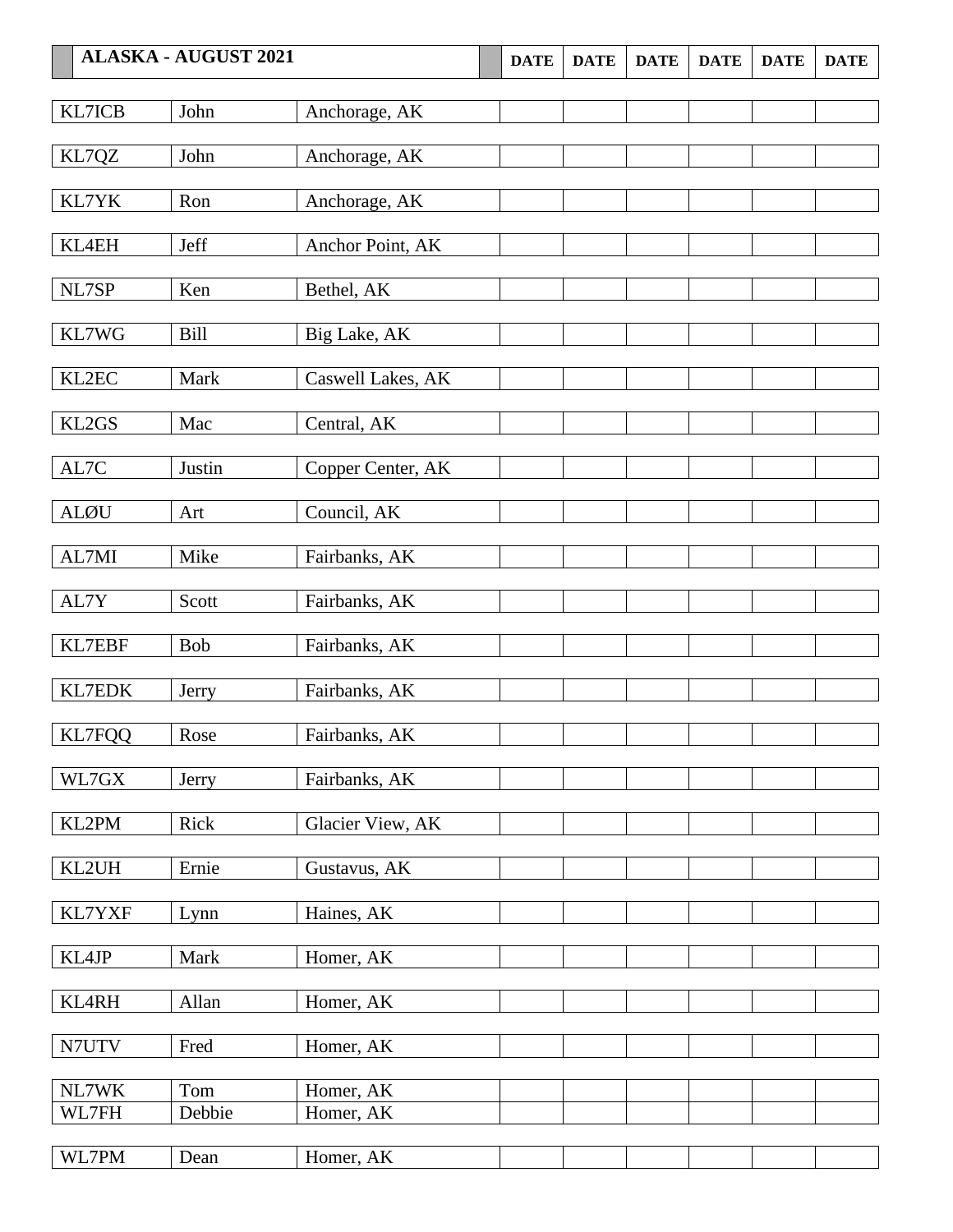| <b>KLØQZ</b>    | Glenn                  | Juneau, AK                     |  |  |  |
|-----------------|------------------------|--------------------------------|--|--|--|
| KL7IWC          | Larry                  | Juneau, AK                     |  |  |  |
| KL7JJB          | <b>Delores</b>         | Juneau, AK                     |  |  |  |
| NL3A            | <b>Bill</b>            | Juneau, AK                     |  |  |  |
| WL7BKA          | Dave                   | Juneau, AK                     |  |  |  |
| WL7UQ<br>WL7UR  | Greg<br>Karen          | Kasilof, AK<br>Kasilof, AK     |  |  |  |
| KL7IZH          | <b>Steve</b>           | Kenai, AK                      |  |  |  |
| KL7RHJ          | Bill                   | Kenai, AK                      |  |  |  |
| KL4CA           | Saunya                 | Ketchikan, AK                  |  |  |  |
| KL4CB           | Allen                  | Ketchikan, AK                  |  |  |  |
| KL7GIH          | Chris                  | Ketchikan, AK                  |  |  |  |
| KL7NC           | Bob                    | Ketchikan, AK                  |  |  |  |
| $\it NL7LL$     | Gary                   | Ketchikan, AK                  |  |  |  |
| WL7AUV          | Leroy                  | Ketchikan, AK                  |  |  |  |
| WL7N            | Mark                   | Ketchikan, AK                  |  |  |  |
| AL7LW<br>AL7LX  | Larry<br><b>Brenda</b> | Nikiski, AK<br>Nikiski, AK     |  |  |  |
| KL7IQQ          | Larry                  | Nikiski, AK                    |  |  |  |
| KL7SB           | <b>Steve</b>           | Nikiski, AK                    |  |  |  |
| KL7JHR<br>KL7KL | Dennis<br>Martha       | Ninilchik, AK<br>Ninilchik, AK |  |  |  |
| KL7JFT<br>KL2FA | Don<br>Carol           | Palmer, AK<br>Palmer, AK       |  |  |  |
| ${\rm N7FXX}$   | Claude                 | Palmer, AK                     |  |  |  |
| WL7UL           | John                   | Peters Creek, AK               |  |  |  |
| KE7FXM          | Jimmy                  | Prince of Wales Isl., AK       |  |  |  |
| AL8R            | Ben                    | Sitka, AK                      |  |  |  |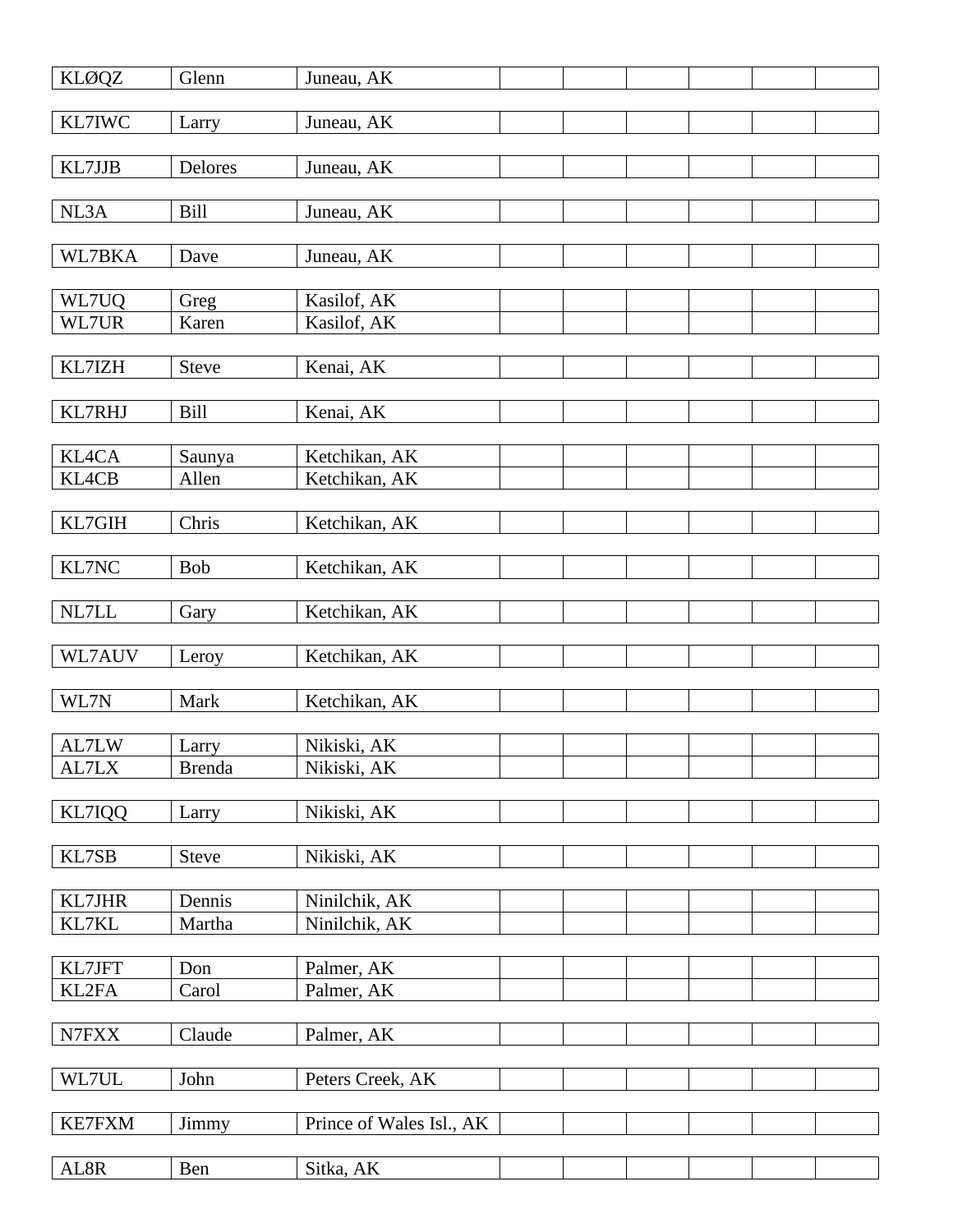| <b>WA1FVJ</b>  | <b>ED</b>           | Soldotna, AK                         |  |  |
|----------------|---------------------|--------------------------------------|--|--|
|                |                     |                                      |  |  |
| $\text{AL7AC}$ | <b>Will</b>         | Sterling, AK                         |  |  |
|                |                     |                                      |  |  |
| KL3CV          | Tim                 | Sterling, AK                         |  |  |
|                |                     |                                      |  |  |
| <b>KL7NN</b>   | Skip                | Sterling, AK                         |  |  |
|                |                     |                                      |  |  |
| WL7UP          | Ward                | Sterling, AK                         |  |  |
|                |                     |                                      |  |  |
| <b>KLØWX</b>   | Hal                 | Trapper Creek, AK                    |  |  |
| KL1AU          | Nancy               | Trapper Creek, AK                    |  |  |
| <b>KL7HRO</b>  | Dennis              | Two Rivers, AK                       |  |  |
|                |                     |                                      |  |  |
| KL1IO          | Jim                 | Valdez, AK                           |  |  |
|                |                     |                                      |  |  |
| KL4AD          | Eric                | Wasilla, AK                          |  |  |
|                |                     |                                      |  |  |
| KL5AH          | Steve               | Wasilla, AK                          |  |  |
|                |                     |                                      |  |  |
| KL5AX          | Mike                | Wasilla, AK                          |  |  |
|                |                     |                                      |  |  |
| <b>KL7ILA</b>  | Mike                | Wasilla, AK                          |  |  |
| <b>KL7IRE</b>  | Zanna               | Wasilla, AK                          |  |  |
|                |                     |                                      |  |  |
| $\rm NL7S$     | <b>Bob</b>          | Wasilla, AK                          |  |  |
| N7MVR          | Paul                | Willow, AK                           |  |  |
|                |                     |                                      |  |  |
| <b>KL7HRN</b>  | $\operatorname{Ed}$ | Wolf Lake, AK                        |  |  |
|                |                     |                                      |  |  |
| NL7QT          | Don'                | Wrangell, AK                         |  |  |
| <b>KLØVW</b>   | Bonnie              | Wrangell, AK                         |  |  |
|                |                     |                                      |  |  |
|                |                     | <b>ALASKA TOTAL</b>                  |  |  |
|                |                     |                                      |  |  |
|                |                     | TOTAL CHECK-INS (INCLUDING VISITORS) |  |  |
|                |                     |                                      |  |  |
|                |                     | <b>TOTAL FORMAL TRAFFIC</b>          |  |  |